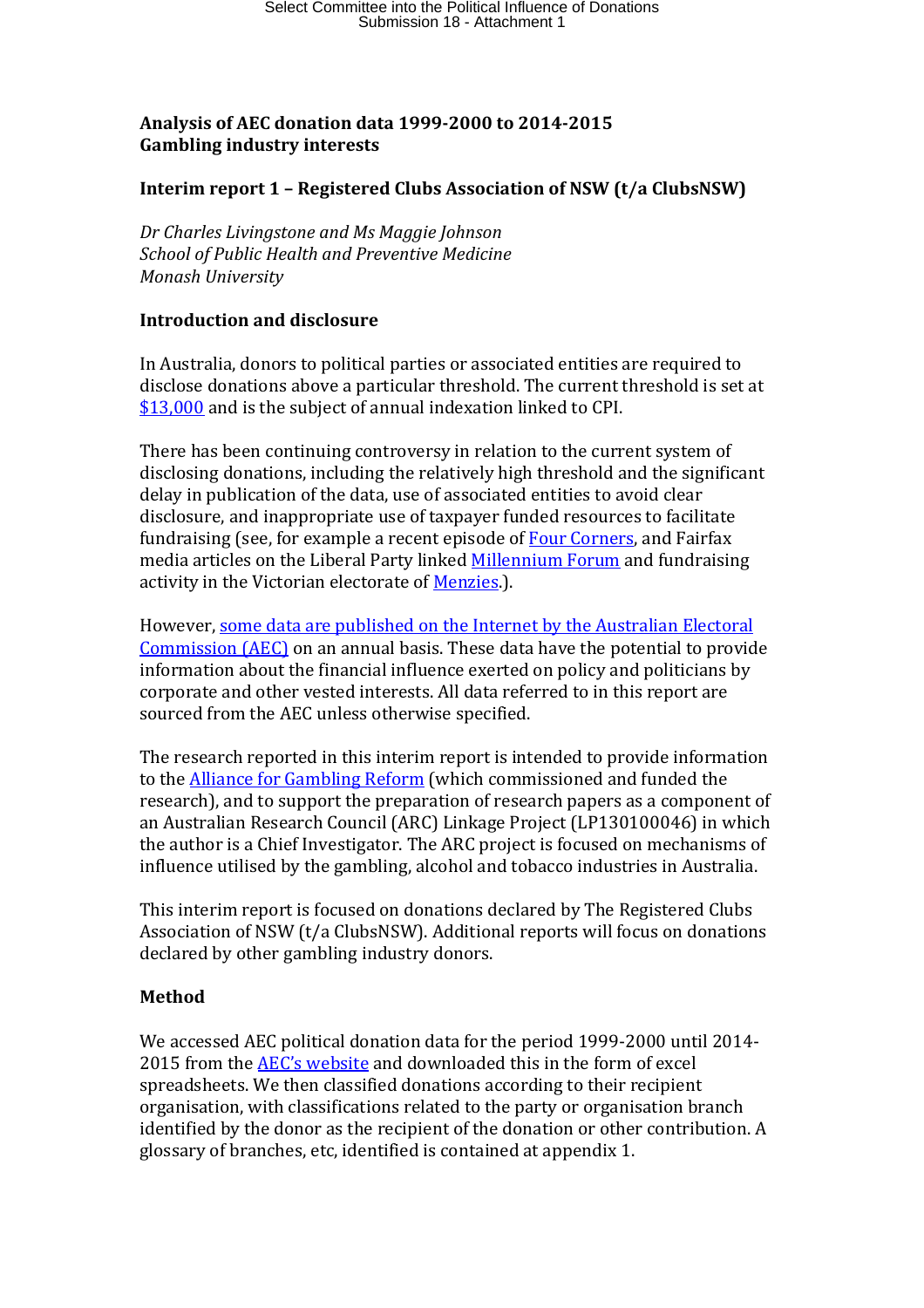We also identified donations made to specific individual politicians, or their specific campaigns, where possible. For the most part, donations or contributions were recorded as being made to a party state branch or division, or to the party federal organisation. However, in some cases donations were specified as having been made to an individual or her/his campaign or electorate branch. We report such individual contributions below.

All data were analysed to provide descriptive statistics. The data were also aggregated and prepared for graphic and tabular presentation. Aggregated data are presented in the next following section.

#### **Overall donations made by ClubsNSW**

In the period 1999-2000 to 2014-2015, ClubsNSW reported donations to political parties totaling \$2,569,181.

Donations were not declared for the years 2004-05 and 2006-07. Thus, the average aggregate donations per year were \$183,513 for each of the 14 years in which ClubsNSW reported donations to political parties. However, the quantum of total donations was widely variable, ranging from a minimum of \$7,000 in 1999-2000 to a maximum of \$426,180 in 2010-11.

In the period 2007-08 until 2014-15, ClubsNSW's political donations averaged \$255,760, with a minimum of \$149,675 (in 2014-15) and a maximum of \$426,180 (in 2010-11).

## **Allocation of donations between political parties**

ClubsNSW did not declare donations to any parties other than the Australian Labor Party (ALP) and the Coalition parties (i.e., Liberal and National Parties), and associated entities. The distribution of donations between parties was not, however, consistent over the period we examined.

In 1999-2000 and 2000-01, ClubsNSW donated only to the ALP. However, in every year after that a proportion of donations was made to the Coalition as well as the ALP. In 2013-14, the Coalition received over 90% of ClubsNSW's total declared donations. In 2010-11, when ClubsNSW reported its maximum donation level over the period examined, the Coalition received 85%, or \$361,930 of the \$426,180 donated. The ALP received the remaining 15%, \$66,250.

Figure 1 shows the amounts donated to each of the ALP and Coalition. Figure 2 sets out the proportions of total donations going to each of the ALP and LNP over the same period.

Over the period examined, the Coalition received 65% of the donations declared by ClubsNSW, amounting to \$1,682,676. The ALP received 35%, \$886,505. In eight of the 14 years in which ClubsNSW declared donations, the Coalition received the largest share.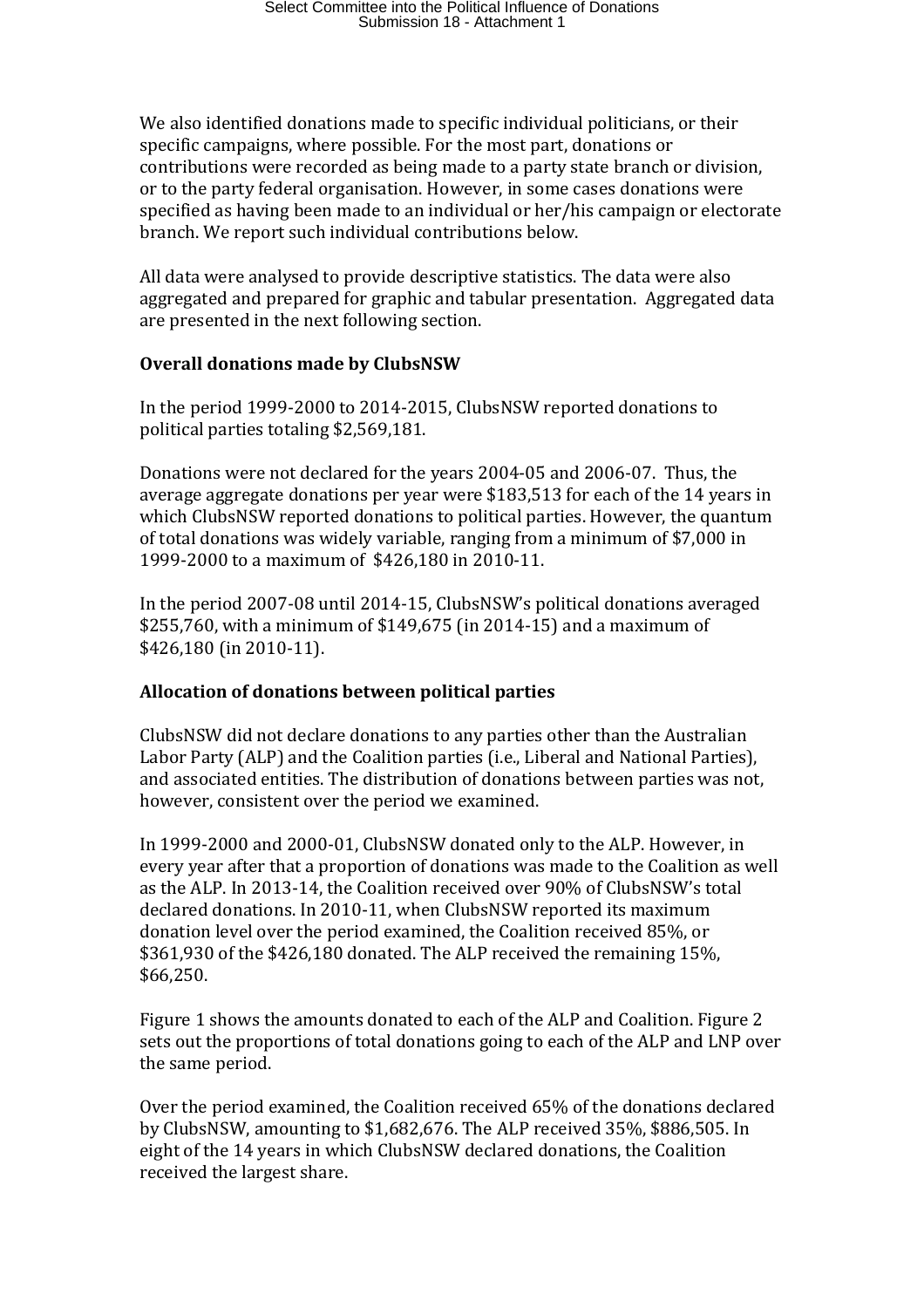

**Figure 1: Total donations to ALP and LNP, 1999-2000 to 2014-2015 (source AEC)**

**Figure 2: Proportion of total donations to ALP and LNP, 1999-2015 (Source AEC)**

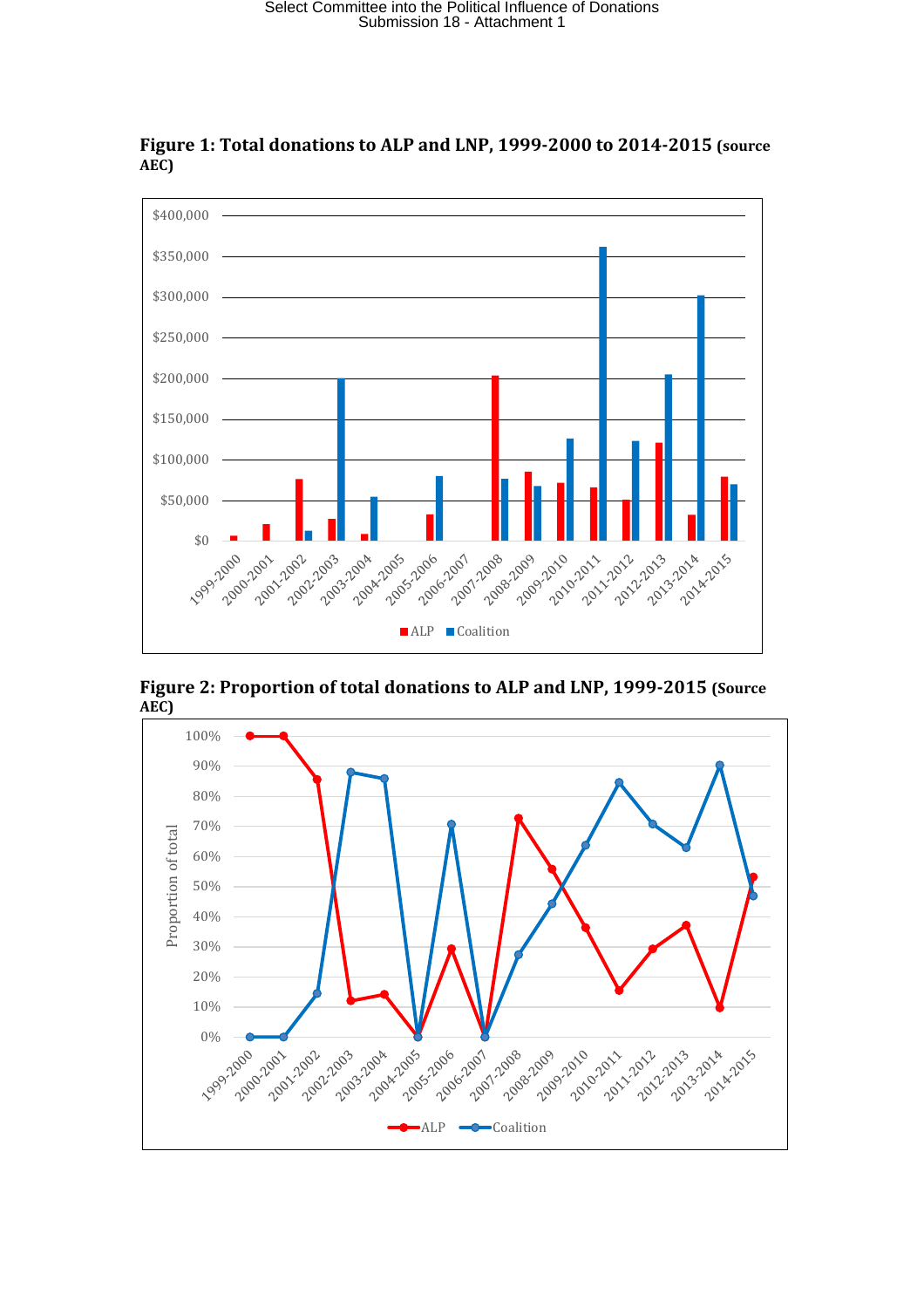#### **Donations made by party entity, etc**

ClubsNSW donated to a variety of political party entities (i.e., branches, head office, campaign funds, etc.) over the period reviewed. This section provides details of the breakdown of these donations.

Table 1 shows the breakdown of the donations declared by ClubsNSW over the period 1999-2015. In the period 1999-2006, donations were declared in respect of the NSW branch or division of the ALP, the Liberal Party or the National Party. However, from 2007, the pattern of donations changed to include a range of other major party branches and campaigns, and some associated entities.

These included the federal organisations of the major parties, as well as local state and federal campaigns, some individual politicians, and major party branches outside NSW. After 2007, a substantial proportion of all donations were made to organisational entities other than the NSW branches of the major parties: \$1,583,691 (62%) went to the NSW branches and \$985,490 (38%) to non-branch funds or entities. In the seven-year period 1999-2006 total declared donations was \$523,100, compared to \$2,046,081 in the period 2007-2015.

| Named recipient                          | 1999-2006 | 2007-2015   | 1999-2015   |  |
|------------------------------------------|-----------|-------------|-------------|--|
| ALP NSW branch                           | \$174,440 | \$411,140   | \$585,580   |  |
| Lib NSW division                         | \$267,260 | \$496,201   | \$763,461   |  |
| Nat NSW division                         | \$81,400  | \$153,250   | \$234,650   |  |
| ALP individual or specific campaign      |           | \$45,350    | \$45,350    |  |
| ALP NSW branch - Fed campaign            |           | \$34,175    | \$34,175    |  |
| <b>ALP Federal office</b>                |           | \$218,100   | \$218,100   |  |
| ALP Qld branch                           |           | \$3,300     | \$3,300     |  |
| Lib individual or specific campaign      |           | \$152,705   | \$152,705   |  |
| Lib NSW division - Fed campaign          |           | \$47,100    | \$47,100    |  |
| Lib Federal office                       |           | \$342,300   | \$342,300   |  |
| Lib Vic branch                           |           | \$1,500     | \$1,500     |  |
| Lib Tas branch                           |           | \$2,200     | \$2,200     |  |
| LNP Qld office                           |           | \$5,500     | \$5,500     |  |
| Nat individual or specific campaign      |           | \$13,000    | \$13,000    |  |
| Nat Federal office                       |           | \$18,260    | \$18,260    |  |
| Nat NSW division - Fed campaign          |           | \$38,700    | \$38,700    |  |
| <b>Endeavour consulting</b>              |           | \$1,100     | \$1,100     |  |
| Millennium Forum                         |           | \$29,600    | \$29,600    |  |
| Federal Forum                            |           | \$29,600    | \$29,600    |  |
| <b>Greek Aust Conservative Coalition</b> |           | \$3,000     | \$3,000     |  |
| <b>TOTALS</b>                            | \$523,100 | \$2,046,081 | \$2,569,181 |  |

#### **Table 1: Monetary distribution of donations declared by ClubsNSW 1999- 2015**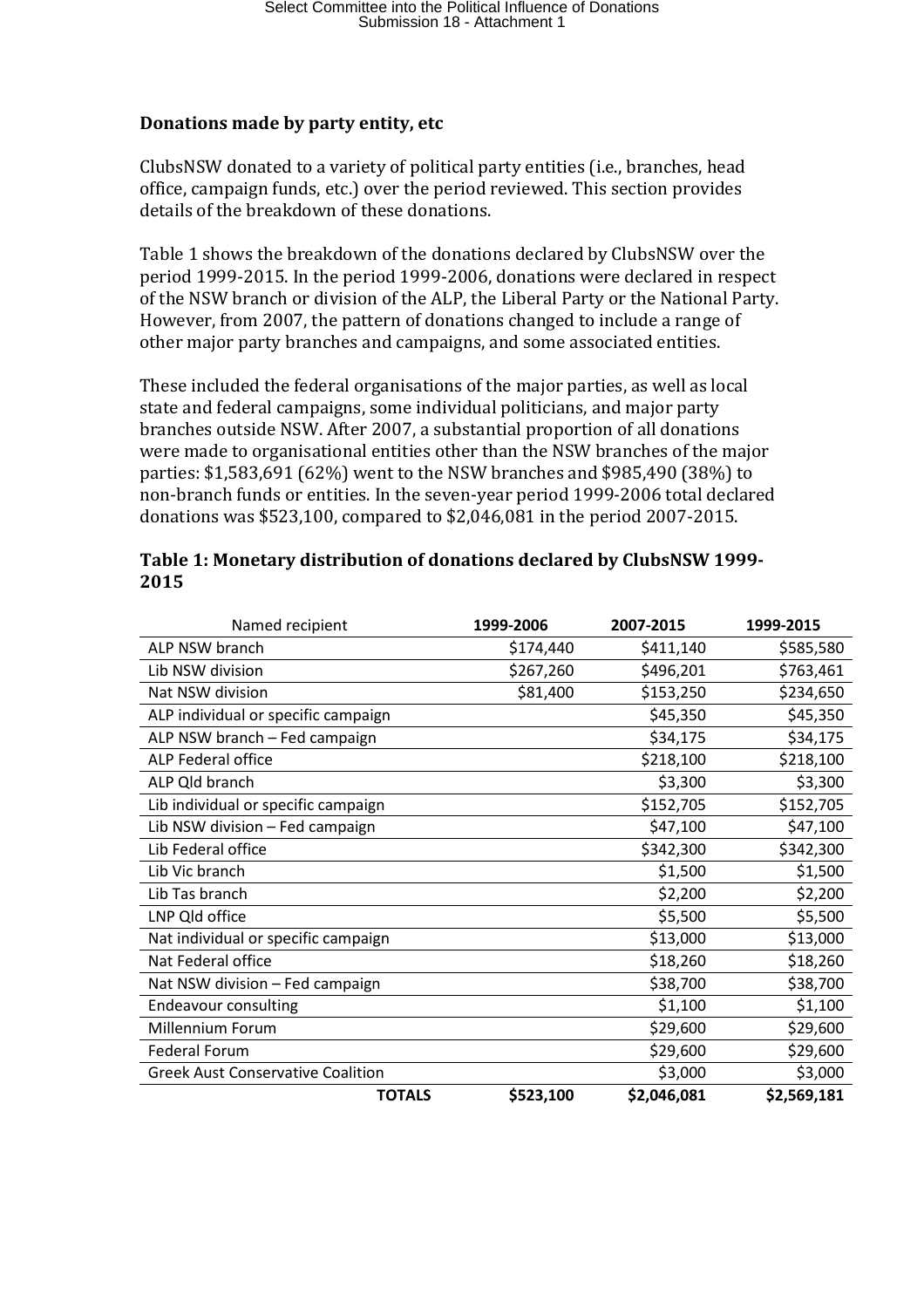#### **Allocation of donations to individuals, specific campaigns, specific local Party branches, etc.**

ClubsNSW generally declared donations made to party branches or divisions, such as the NSW division of the Liberal Party or a branch of the ALP, or to the federal organisations of the parties. However, in some instances ClubsNSW declared donations made to specific campaigns or specific individual politicians. Again, these were almost invariably members of the major parties.

In the years prior to 2007-08 these donations were made to the NSW branch or division of the relevant party, although in some cases the returns furnished to the AEC disclose the purpose of the donation. In 2005-06, for example, ClubsNSW disclosed that a donation of \$5,000 to the NSW Division of the Liberal Party was intended for the Millennium Forum. A donation of \$11,000 in 2007-08 year was earmarked as being for the ALP Business Dialogue Dinner Series July-August 2007, but was identified as being made to the ALP NSW Branch.

However, from 2009-10, some donations were identified as being made directly to specific campaigns, individuals or local electorates.

Table 2 (below) sets out the donations in these categories declared by ClubsNSW in the period 2009-10 to 2014-15.

Some substantial donations appear in this table, and major beneficiaries include both ALP and LNP federal and state MPs or their campaign funds.

Over this period, major recipients (i.e., \$3,000 or more) of these donations who were named or whose campaigns or electorate branches were named, included:

- Joel Fitzgibbon (ALP Fed) \$8,500
- Jason Clare (ALP Fed) \$9,250
- Chris Bowen (ALP Fed) \$3,700
- Mike Kelly (ALP Fed) \$3,000
- Barry O'Farrell (Lib NSW) \$11,000
- Craig Laundy (Lib Fed) \$20,000
- Brian Loughnane (Lib Federal Official) \$50,000
- Kevin Andrews (Lib Fed) \$40,000
- Craig Kelly (Lib Fed) \$6,500
- Bob Baldwin (Lib Fed) \$4,000
- Luke Hartsuyker (Nat Fed) \$3,000<br>• Darren Chester (Nat Fed) \$10.000
- Darren Chester (Nat Fed) \$10,000

In addition, associated entities were also provided with funds, as follows:

- Millenium Forum (Lib linked entity) \$29,600
- Federal Forum (Lib linked entity) \$29,600
- Endeavour Consulting Group \$1,100 plus a further \$1,100 noted as 'Liberal Party of Australia - Senator Mathias Cormann'
- Greek Australian Conservative Coalition (Nationals-linked entity) \$3,000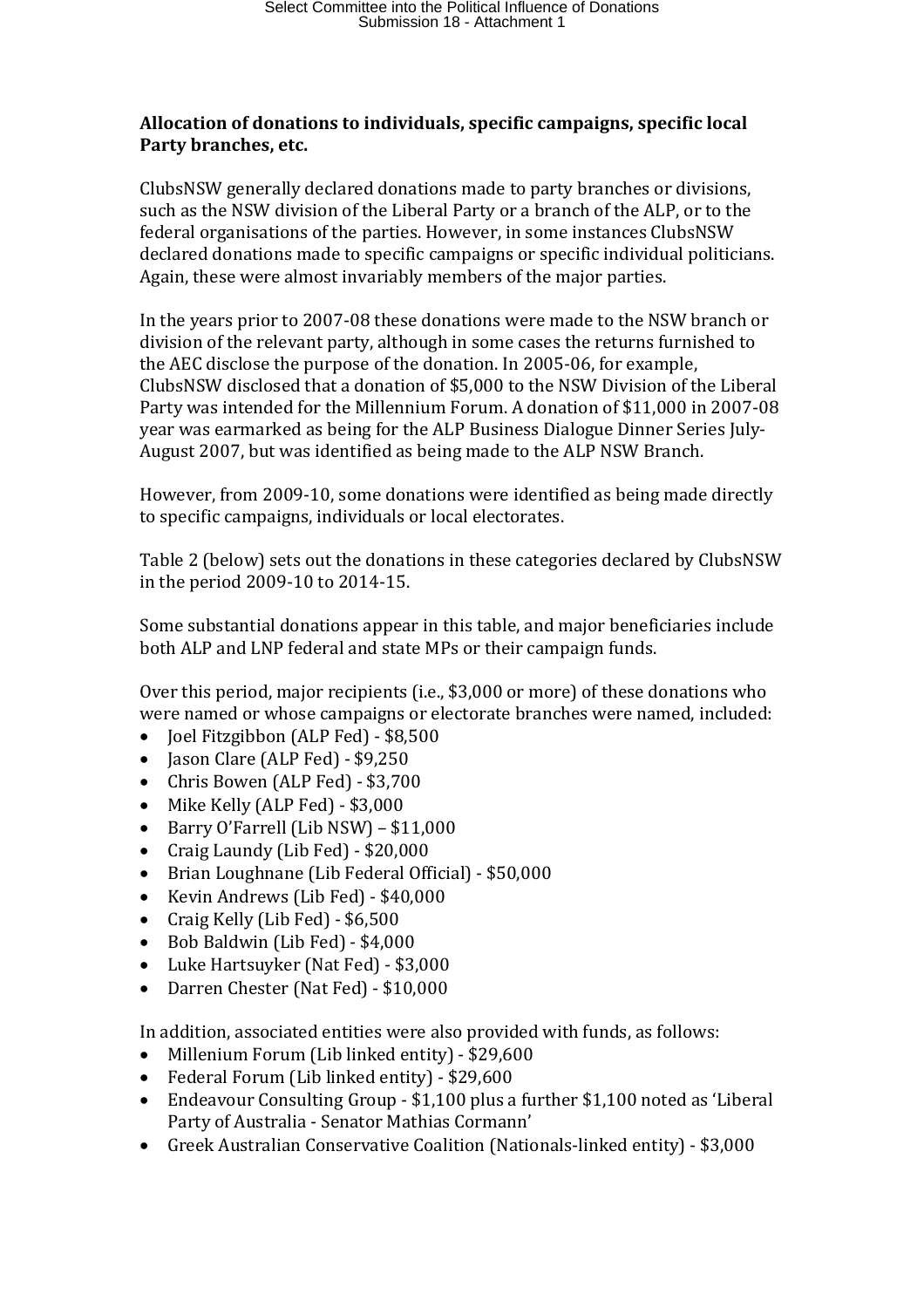Select Committee into the Political Influence of Donations Submission 18 - Attachment 1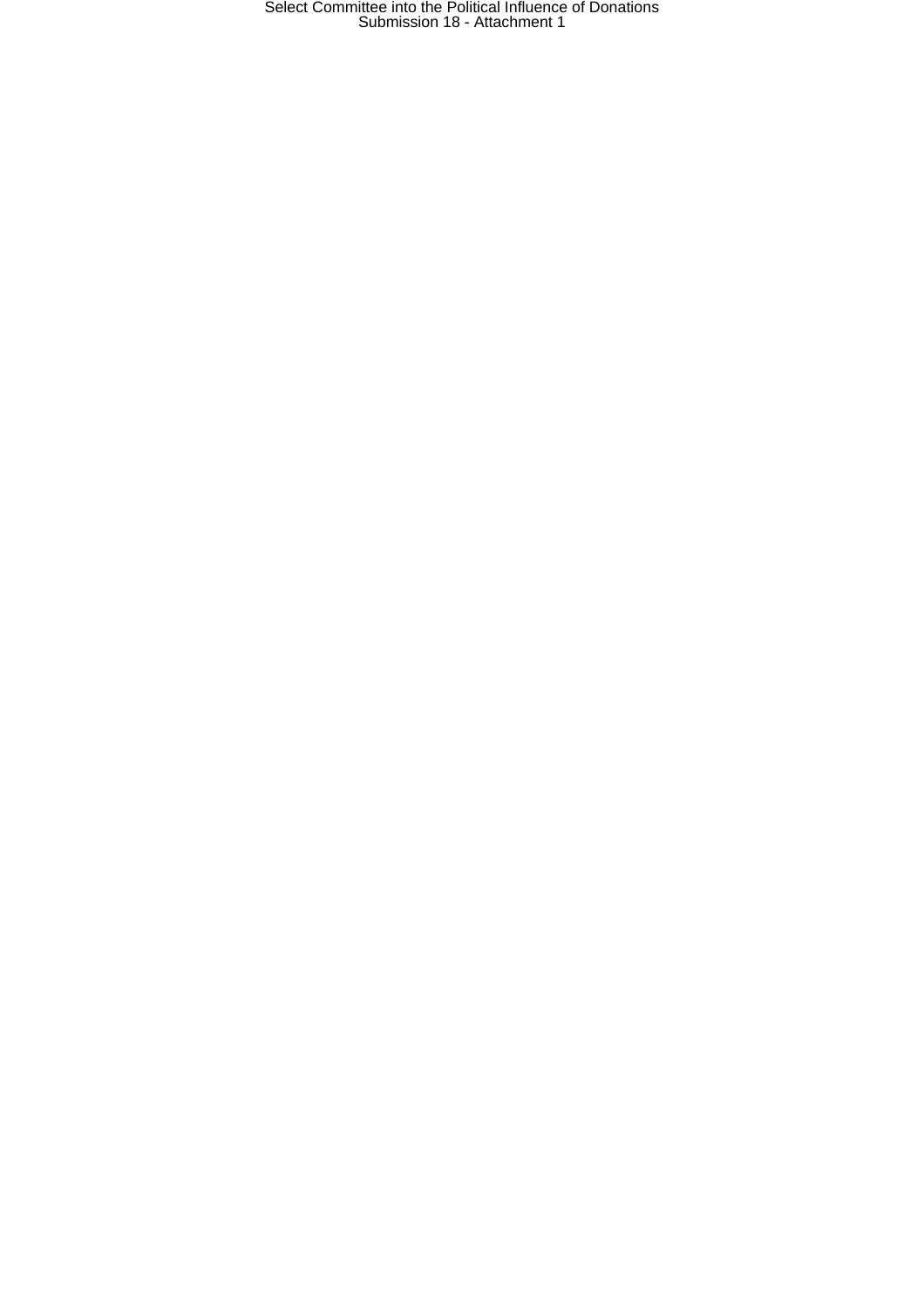## **Discussion**

Some patterns emerge from inspection of the data set out above, and comparison to political decisions and events.

Firstly, ClubsNSW has allocated about twice as much in donations to the LNP in the period of this review as to the ALP. This was particularly evident in the period since 2009-10, notable by the arrangements entered into between the ALP Prime Minister Julia Gillard and Mr Andrew Wilkie MP after the 2010 federal election. Under [these arrangements](http://www.abc.net.au/am/content/2010/s3001404.htm) Mr Wilkie sought the introduction of a system of electronic pre-commitment for the use of electronic gambling machines (EGMs). The members of ClubsNSW operate about 70,000 EGMs which collectively generate revenue for the Clubs of over \$3.5 billion p.a.

In 2010-11, which spans the period of a Federal election, ClubsNSW declared donations to the LNP of \$361,930, compared to \$66,250 to the ALP.

Further, until about 2009-10, ClubsNSW had declared donations almost exclusively to the NSW branches or divisions of the ALP, and LNP parties. After 2010-11, donations were increasingly made to federal campaign funds or to individual campaigns, in many cases to named political candidates. Between 2009-10 and 2014-15, ClubsNSW declared donations amounting to \$259,955 to local campaigns or candidates (including linked entities), with the largest declared amount (\$66,850) in 2013-14. In the two previous years these amounts were over \$50,000 in the aggregate, and in 2014-15, \$49,600.

At the level of Federal politics, it is clear that ClubsNSW sought to provide financial resources to the coalition parties, who opposed the Gillard Wilkie arrangements and whose frontbench representative on gambling policy prior to and after the election of the Abbott government in 2013 (Mr Kevin Andrews) was provided with campaign donations amounting to \$40,000 (\$30,000 in 2013- 14 and \$10,000 in 2014-15). Other prominent coalition MPs whose campaigns benefited from ClubsNSW declared donations included Craig Laundy, Luke Hartsuyker, Craig Kelly, and Bob Baldwin.

However, during the period after 2010 [when the ALP was experiencing internal](http://www.armidaleexpress.com.au/story/935470/labor-mps-revolt-over-pokies-deal/)  [turmoil](http://www.armidaleexpress.com.au/story/935470/labor-mps-revolt-over-pokies-deal/) [associated with the backlash from ClubsNSW](https://au.news.yahoo.com/thewest/a/12996948/clubs-confirm-pokie-reforms-meeting/) and its associates, a number of prominent ALP federal members and/or their campaigns were also the recipients of donations declared by ClubsNSW. These included prominent ALP members and (in some cases) front-benchers Chris Bowen, Joel Fitzgibbon, Mike Kelly, Jason Clare, Chris Hayes, and Janelle Saffin. Of this group, Jason Clare's campaign was the greatest beneficiary, with declared donations of \$9,250. Joel Fitzgibbon's campaign received \$8,500 in donations declared by ClubsNSW.

This suggests that although the coalition as a whole was the recipient of the majority of donations declared by ClubsNSW between 2010 and 2015 (\$1,062,990, compared to the ALP's \$350,525), ClubsNSW was directly supporting a group of ALP politicians from NSW. This was occurring at the same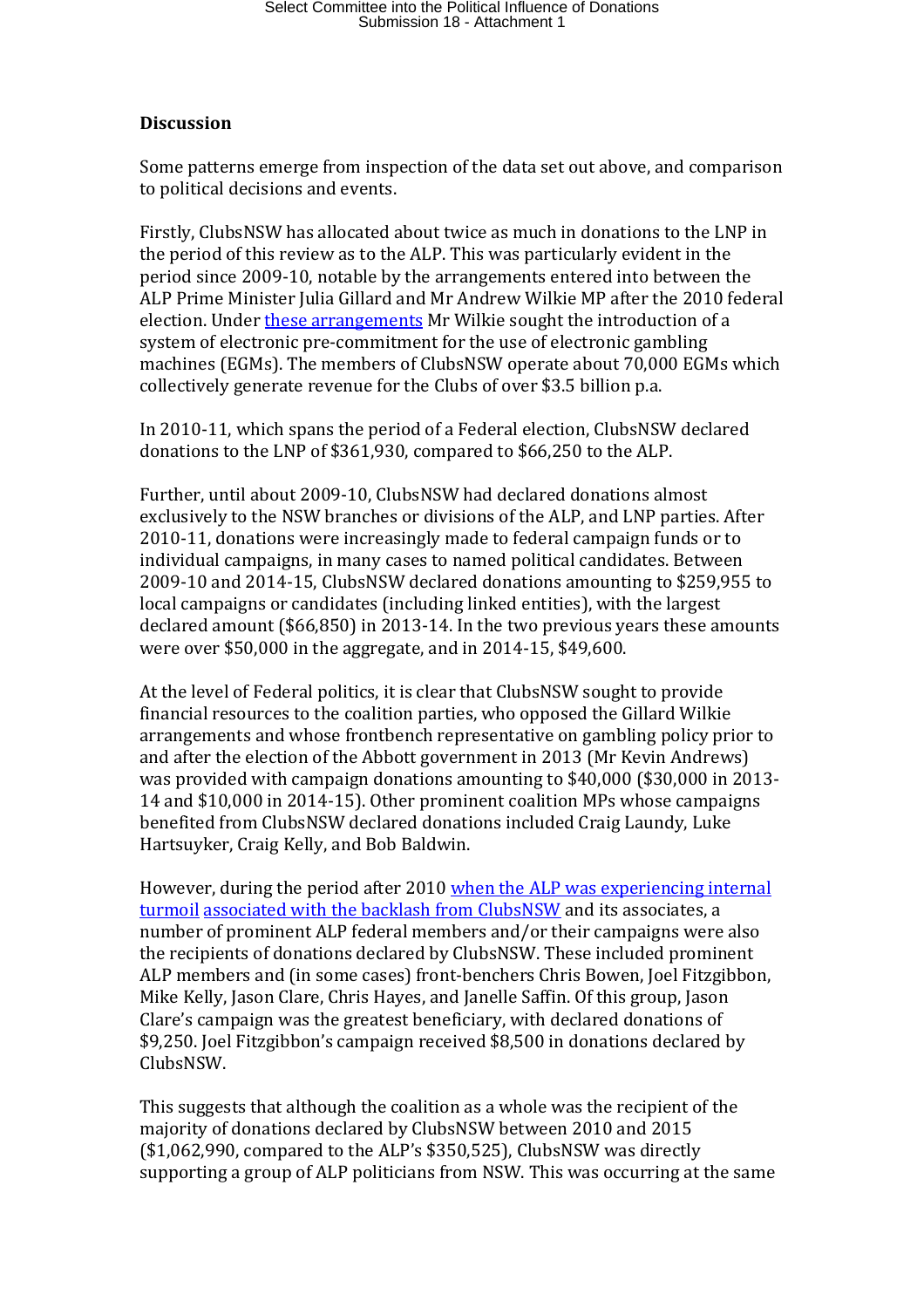time as ClubsNSW undertook an [extensive marginal seats campaign.](http://insidestory.org.au/the-lobby-group-that-got-much-more-bang-for-its-buck/) A broader political campaign including television advertising was also undertaken, and agitated strongly for the rejection of the Gillard-Wilkie pre-commitment agreement. Expenditure for this campaign (disclosed by ClubsNSW in its political expenditure returns) in 2010-11 and 2011-12, amounted to \$946,701 and \$3,478,581, respectively. Of this, \$2,989,600 was spent on broadcasting costs.

Thus, even as ClubsNSW undertook a well-funded and highly strategic campaign against PM Gillard and her poker machine reform agreement with Independent MP Andrew Wilkie, it was providing funds to a select group of ALP politicians, largely from NSW, and to select politicians from the coalition. It is of course a matter of conjecture as to the purpose of these donations.

For example, donations to selected NSW ALP members may have facilitated the provision to ClubsNSW of insight into the ALP's internal situation in the period after 2010. It may also have assisted ClubsNSW to persuade these politicians, and through them the broader party, that the reforms were not in the party's interests. Certainly, [by 2012, when PM Gillard disavowed](http://www.smh.com.au/federal-politics/political-opinion/wilkie-blow-not-lethal-for-labor-20120122-1qc9d.html) her agreement with [Wilkie, and supported the installation of defecting Liberal MP Peter Slipper as](http://www.smh.com.au/federal-politics/political-opinion/wilkie-blow-not-lethal-for-labor-20120122-1qc9d.html)  [Speaker of the House of Representatives,](http://www.smh.com.au/federal-politics/political-opinion/wilkie-blow-not-lethal-for-labor-20120122-1qc9d.html) the reform agreement was untenable. [Gillard said at the time that cross bench support for the reforms was uncertain.](http://www.abc.net.au/news/2012-01-23/gillard-defends-pokies-trial/3787500)  [Wilkie thought otherwise.](http://www.abc.net.au/news/2012-01-23/gillard-defends-pokies-trial/3787500)

It is difficult to believe that the multi-pronged campaign of ClubsNSW did not have considerable influence over these decisions.

ClubsNSW also provided uncharacteristic and large donations to the re-election campaign of veteran Victorian federal Liberal MP Kevin Andrews, via support to his Menzies 200 fund. Two of these donations, for \$20,000 and \$10,000, were [originally reported as being to the Liberal Party's Victorian Division. However,](http://periodicdisclosures.aec.gov.au/Donor.aspx?SubmissionId=55&ClientId=16043)  they were in fact intended [for Mr Andrew's campaign.](http://periodicdisclosures.aec.gov.au/Donor.aspx?SubmissionId=55&ClientId=16043) Mr Andrew's campaign received a further \$10,000 donation declared by ClubsNSW in 2014-15.

Mr Andrews was a frontbencher with responsibility for gambling policy in the period prior to the 2013 election. He opposed the regulation of poker machines, and was supported strongly by ClubsNSW during [the election campaign.](http://www.canberratimes.com.au/video/video-news/video-national-news/clubs-nsw-paid-20000-to-support-kevin-andrews-20150727-3zyr6)

Andrews became Minister for Social Services and was responsible for gambling policy once the Abbott government was elected. [In November 2013,](http://www.aph.gov.au/About_Parliament/Parliamentary_Departments/Parliamentary_Library/FlagPost/2013/November/Gambling_reforms_to_be_wound_back) shortly after the Coalition had won government, he oversaw the repeal of the modest poker machine reforms adopted by the Gillard government after it backed down on the agreement with Wilkie.

At the state level, ClubsNSW achieved an accommodation with the NSW Liberal Party ahead of the 2011 state election. In October 2010, then-opposition leader Barry O'Farrell signed a ["memorandum of understanding"](http://newsstore.fairfax.com.au/apps/viewDocument.ac;jsessionid=3D1D98B49789B59B0E460BF1B4B74CBE?sy=afr&pb=all_ffx&dt=selectRange&dr=1month&so=relevance&sf=text&sf=headline&rc=10&rm=200&sp=brs&cls=3&clsPage=1&docID=SHD120520F61H12ISQK5) with ClubsNSW. This provided for a number of benefits to the clubs in the event of a coalition victory, including a \$300 million tax break.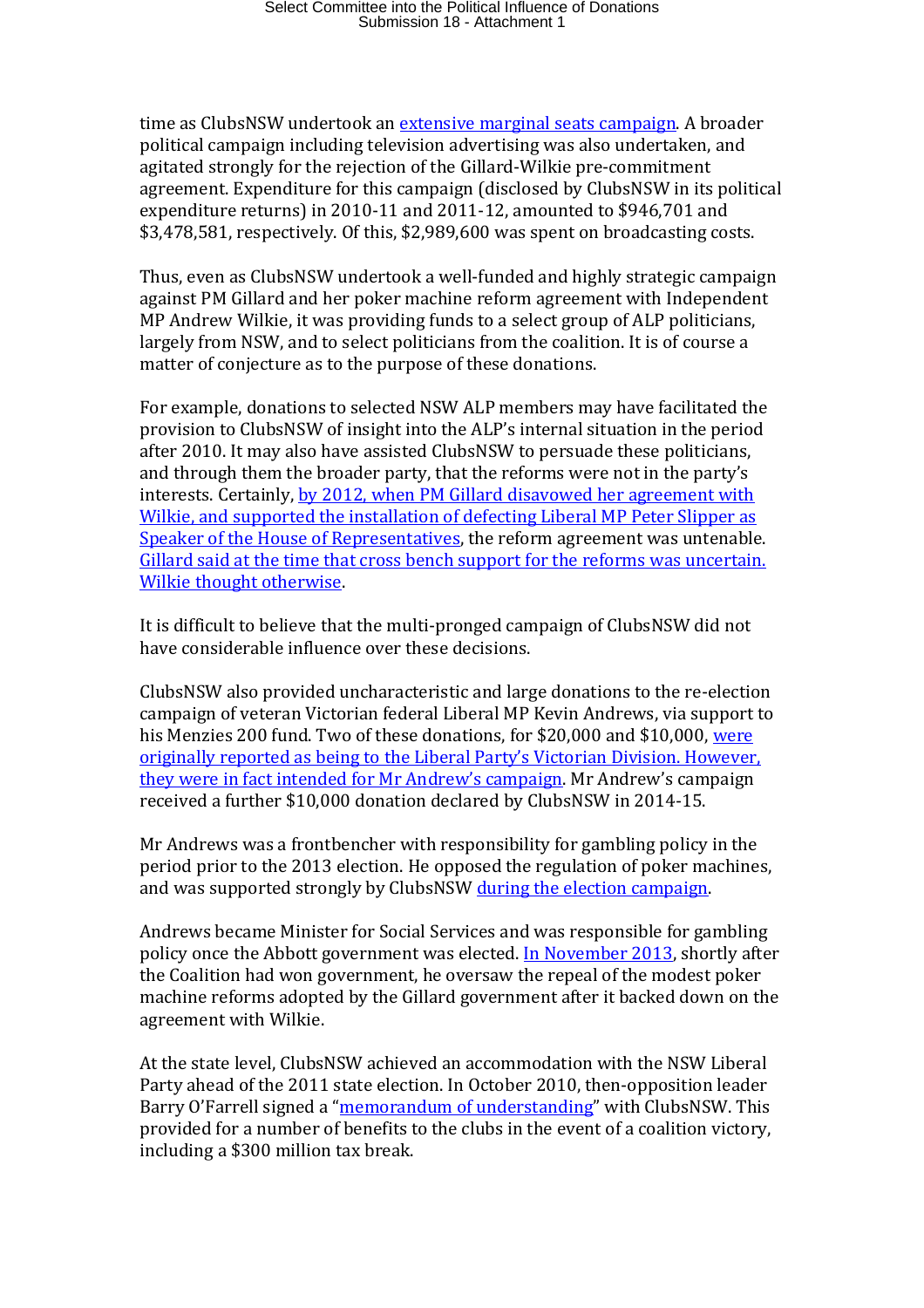Mr O'Farrell became Premier at the election, held on 26 March 2011. His government mostly honoured its agreement with ClubsNSW. Mr O'Farrell's successor, Mike Baird, [entered into a new arrangement with ClubsNSW](http://www.smh.com.au/comment/poker-machine-lobby-signs-another-private-deal-with-nsw-liberals-20141017-117sqy.html) in October 2014, prior to the 2015 election held on 28 March of that year.

This agreement supports possible provision by the clubs of childcare and agedcare services. Funds for these services are to be made available from the ClubsNSW community contributions scheme, ClubGrants. The new memorandum also promised red-tape reduction, and simplification of the licensing and planning systems.

ClubsNSW donated more than \$250,000 to the Liberal Party's NSW division after the original memorandum was signed. In the previous year, [ClubsNSW declared](http://periodicdisclosures.aec.gov.au/Donor.aspx?SubmissionId=24&ClientId=16043)  [a \\$10,000](http://periodicdisclosures.aec.gov.au/Donor.aspx?SubmissionId=24&ClientId=16043) donation to the Turramurra branch of the Liberal Party. Turramurra is within the state seat [of Ku-ring-gai,](http://www.office.elections.nsw.gov.au/districts/profiles/2015/Ku_ring_gai) held by Mr O'Farrell between 1999 and 2015.

#### **Strengths and limitations**

This report highlights donations declared by The Registered Clubs Association of NSW (t/a ClubsNSW).

It does not imply nor does it intend to imply that any individuals or political parties or entities named in this report were improperly influenced by, or undertook any political activity, or made any decisions as a consequence of or in anticipation of receiving donations from ClubsNSW or any associated entities.

It demonstrates the extent to which ClubsNSW has participated energetically and enthusiastically in the political process in Australia, even though this may not be an exhaustive nor complete list, given that donations below the current threshold of \$13,000 need not be publicly disclosed. It does not take account of any donations made in relation to the current Federal election campaign.

It does however provide an indication of the extent to which a financially wellresourced entity can vigorously participate in the Australian political process. It indicates that the pattern of political donations may provide some understanding of the tactics utilised by major lobbyist organisations, and the increasing sophistication of such tactics.

Charles Livingstone PhD & Maggie Johnson BHSc(Hons) School of Public Health and Preventive Medicine Monash University – June 2016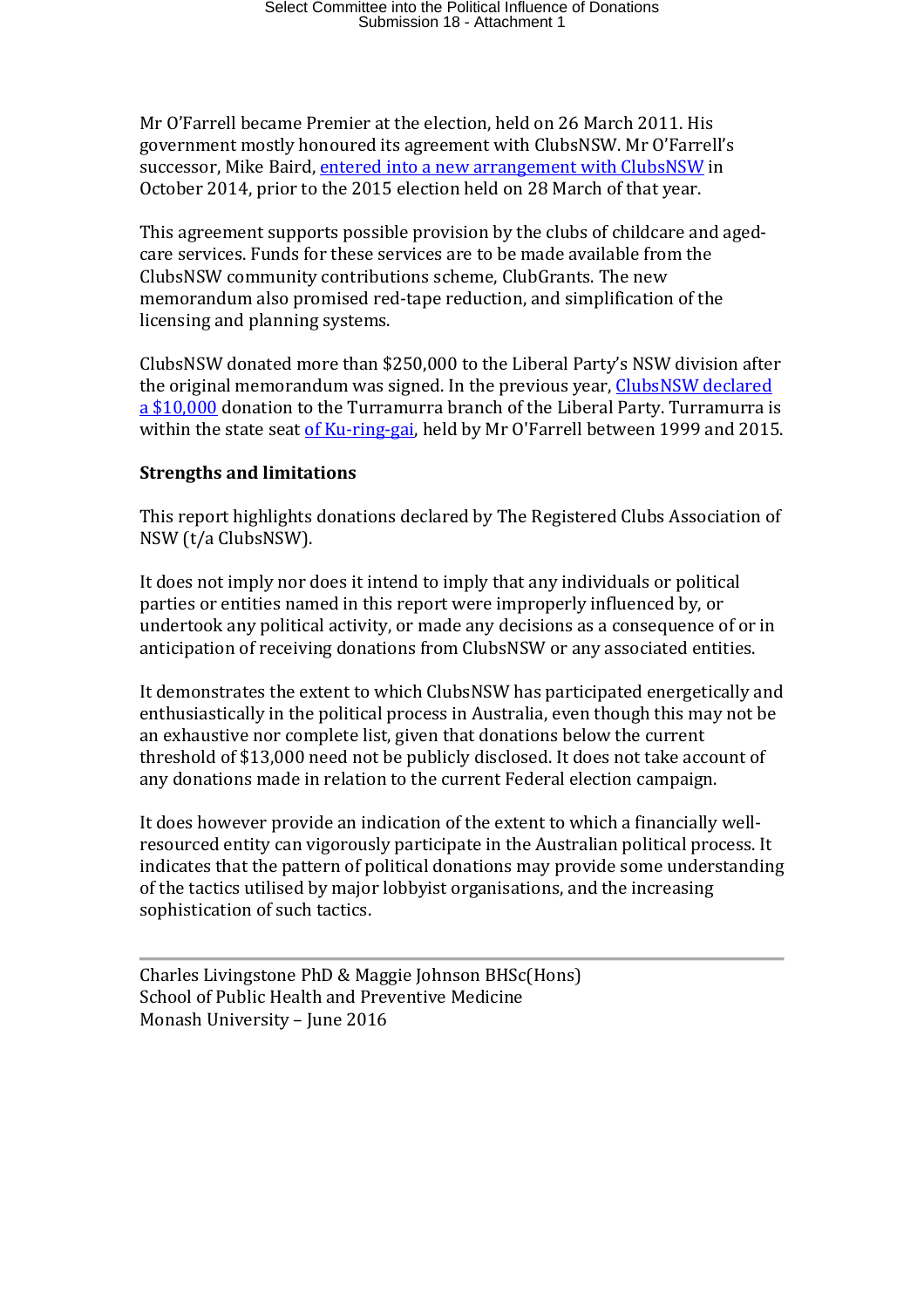# Select Committee into the Political Influence of Donations Submission 18 - Attachment 1

# **Table 2: Donations to individuals, specific campaigns, and associated entities 2010-2015 (Source: AEC)**

|                                                     | Candidate                            | 2009-2010 | 2010-2011 | 2011-2012 | 2012-2013 | 2013-2014 | 2014-2015 | <b>Total</b> |
|-----------------------------------------------------|--------------------------------------|-----------|-----------|-----------|-----------|-----------|-----------|--------------|
| <b>ALP Bankstown</b>                                | Anthony Stewart                      | \$2,750   |           |           |           |           |           | \$2,750      |
| ALP Kingsgrove/Kogarah                              | <b>Cherie Burton</b>                 | \$800     | \$1,000   |           |           |           |           | \$1,800      |
| <b>ALP Revesby</b>                                  | Alan Ashton                          | \$800     |           |           |           |           |           | \$800        |
| ALP Werriwa - Chris Hayes                           | Chris Hayes                          | \$2,000   |           |           |           |           |           | \$2,000      |
| <b>ALP Granville</b>                                | David Borger                         | \$500     |           |           |           |           |           | \$500        |
| ALP Waterford West OLD                              | Evan Moorhead                        | \$1,100   |           |           |           |           |           | \$1,100      |
| ALP East Hills Campaign Account                     | Alan Ashton                          |           | \$250     |           |           |           |           | \$250        |
| ALP- NSW - Hunter Federal Campaign                  | Joel Fitzgibbon                      |           |           |           | \$2,000   | \$6,500   |           | \$8,500      |
| ALP NSW Branch Blaxland Fed - ALP-NSW/Jason Clare   | Jason Clare                          |           | \$5,000   |           | \$3,000   | \$1,250   |           | \$9,250      |
| ALP NSW Page Fed - ALP-NSW                          | Janelle Saffin vs Kevin Hogan (NP)   |           |           |           |           | \$3,600   |           | \$3,600      |
| ALP-NSW - ALP McMahon Fed - Chris Bowen MP          | Chris Bowen                          |           |           | \$400     | \$3,300   |           |           | \$3,700      |
| ALP-NSW - Eden-Monaro Fed Re-Election Campaign      | Mike Kelly                           |           |           |           | \$3,000   |           |           | \$3,000      |
| ALP-NSW - Fowler Fed                                | <b>Chris Hayes</b>                   |           |           |           | \$2,000   | \$2,500   |           | \$4,500      |
| ALP-NSW - Lindsay FEC                               | David Bradbury                       |           |           |           | \$1,700   |           |           | \$1,700      |
| Australian Labor NSW Branch Barton Fed - ALP-NSW    | Steve McMahon vs. Nick Varvaris (LP) |           |           |           |           | \$3,000   |           | \$3,000      |
| Lib Cromer NSW Wakehurst SEC                        | <b>Brad Hazzard</b>                  | \$2,000   |           |           |           |           |           | \$2,000      |
| Lib Turramurra NSW/Roseville NSW                    | Barry O'Farrell                      | \$10,000  | \$1,000   |           |           |           |           | \$11,000     |
| Lib Kellyville NSW/Baulkham Hills NSW               | David Elliott                        | \$995     | \$1,000   |           |           |           |           | \$1,995      |
| Lib Bowral NSW                                      | Philip Costa                         | \$360     |           |           |           |           |           | \$360        |
| Lib Gordon NSW                                      | Jon O'Dea                            | \$250     |           |           |           |           |           | \$250        |
| Lib Newport NSW                                     | <b>Robert Stokes</b>                 |           | \$240     |           |           |           |           | \$240        |
| Lib Balgowlah NSW                                   | Mike Baird                           |           | \$760     |           |           |           |           | \$760        |
| Lib NSW Reid Federal Campaign - LIB-NSW             | Craig Laundy LP vs. John Murphy      |           |           |           |           | \$20,000  |           | \$20,000     |
| Lib - Brian Loughnane PO Box 4922 Gold Coast Qld    | Brian Loughnane                      |           |           | \$50,000  |           |           |           | \$50,000     |
| Lib - Senator Mathias Cormann via Endeavour C'ing   | <b>Mathias Cormann</b>               |           |           | \$1,100   |           |           |           | \$1,100      |
| Lib VIC Division (Menzies 200 Club)                 | Kevin Andrews                        |           |           |           |           | \$30,000  | \$10,000  | \$40,000     |
| LIB-NSW - Hughes FEC Fed                            | <b>Craig Kelly</b>                   |           |           |           | \$6,500   |           |           | \$6,500      |
| LIB-NSW - LIb NSW Bradfield FEC                     | Paul Fletcher                        |           |           |           | \$1,000   |           |           | \$1,000      |
| LIB-NSW - LIb Paterson FEC                          | <b>Bob Baldwin</b>                   |           |           |           | \$4,000   |           |           | \$4,000      |
| NAT-NSW - Nat Cowper Electorate Council             | Luke Hartsuyker                      |           |           |           | \$3,000   |           |           | \$3,000      |
| The Nationals (Gippsland Nat Federal Campaign)      | Darren Chester                       |           |           |           |           |           | \$10,000  | \$10,000     |
| Millennium Forum of NSW                             |                                      |           |           |           | \$29,600  |           |           | \$29,600     |
| <b>Federal Forum</b>                                |                                      |           |           |           |           |           | \$29,600  | \$29,600     |
| <b>Endeavour Consulting Group</b>                   |                                      |           | \$1,100   |           |           |           |           | \$1,100      |
| <b>Greek Aust Conservative Coalition Nat-linked</b> |                                      | \$1,000   | \$2000    |           |           |           |           | \$1,000      |
| <b>Total</b>                                        |                                      | \$22,555  | \$12,350  | \$51,500  | \$59,100  | \$66,850  | \$49,600  | \$259,955    |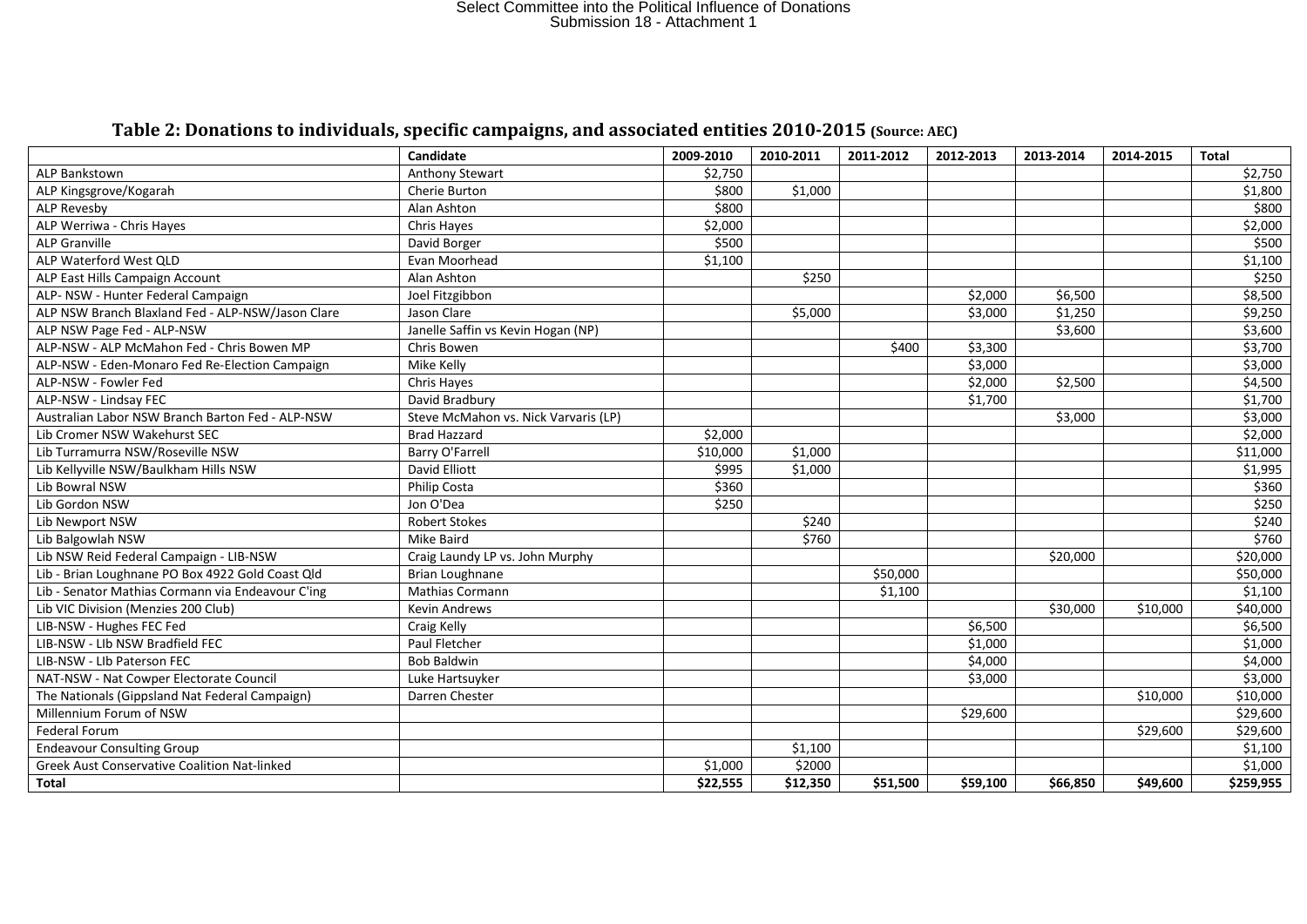# **References**

Alliance for Gambling Reform (2016) Homepage on the Internet. Available at: <http://www.pokiesplayyou.org.au/> Last accessed 20 June 2016

Aston H (2012) Support for clubs pushes all the right buttons. Published Sun Herald 20 May 2012. Available at:

[http://newsstore.fairfax.com.au/apps/viewDocument.ac;jsessio](http://newsstore.fairfax.com.au/apps/viewDocument.ac;jsessionid=3D1D98B49789B59B0E460BF1B4B74CBE?sy=afr&pb=all_ffx&dt=selectRange&dr=1month&so=relevance&sf=text&sf=headline&rc=10&rm=200&sp=brs&cls=3&clsPage=1&docID=SHD120520F61H12ISQK5) [nid=3D1D98B49789B59B0E460BF1B4B74CBE?sy=afr&pb=all\\_ffx&dt=se](http://newsstore.fairfax.com.au/apps/viewDocument.ac;jsessionid=3D1D98B49789B59B0E460BF1B4B74CBE?sy=afr&pb=all_ffx&dt=selectRange&dr=1month&so=relevance&sf=text&sf=headline&rc=10&rm=200&sp=brs&cls=3&clsPage=1&docID=SHD120520F61H12ISQK5) [lectRange&dr=1month&so=relevance&sf=text&sf=headline&rc=10&r](http://newsstore.fairfax.com.au/apps/viewDocument.ac;jsessionid=3D1D98B49789B59B0E460BF1B4B74CBE?sy=afr&pb=all_ffx&dt=selectRange&dr=1month&so=relevance&sf=text&sf=headline&rc=10&rm=200&sp=brs&cls=3&clsPage=1&docID=SHD120520F61H12ISQK5) [m=200&sp=brs&cls=3&clsPage=1&docID=SHD120520F61H12ISQK5](http://newsstore.fairfax.com.au/apps/viewDocument.ac;jsessionid=3D1D98B49789B59B0E460BF1B4B74CBE?sy=afr&pb=all_ffx&dt=selectRange&dr=1month&so=relevance&sf=text&sf=headline&rc=10&rm=200&sp=brs&cls=3&clsPage=1&docID=SHD120520F61H12ISQK5) Last accessed 21 June 2016

Australian Broadcasting Commission (2010) Wilkie wins pokie restrictions from ALP. Radio program AM Broadcast 3 Sep 2010, Available at:

<http://www.abc.net.au/am/content/2010/s3001404.htm> Last accessed 20 Jun 2016

Australian Broadcasting Commission (2016) Money and Influence. Television program Four corners. Broadcast 23 May 2016. Available at:

[http://www.abc.net.au/4corners/stories/2016/05/23/4465448.ht](http://www.abc.net.au/4corners/stories/2016/05/23/4465448.htm) [m](http://www.abc.net.au/4corners/stories/2016/05/23/4465448.htm) Last accessed 20 Jun 2016

Australian Electoral Commission (2016) Financial disclosure. Web page on the internet. Available at:

http://www.aec.gov.au/Parties and Representatives/financial disclosure/index.ht [m](http://www.aec.gov.au/Parties_and_Representatives/financial_disclosure/index.htm) Last accessed 21 June 2016

Australian Electoral Commission (2016) Public Funding Thresholds. Web page on the internet. Available at:

http://www.aec.gov.au/Parties and Representatives/public fun [ding/threshold.htm](http://www.aec.gov.au/Parties_and_Representatives/public_funding/threshold.htm) Last accessed 20 Jun 2016

Biggs A (2013) Gambling reforms to be wound back. Published at FlagPost (Australian Parliamentary Library) 21 Nov 2013. Available at:

[http://www.aph.gov.au/About\\_Parliament/Parliamentary\\_Departm](http://www.aph.gov.au/About_Parliament/Parliamentary_Departments/Parliamentary_Library/FlagPost/2013/November/Gambling_reforms_to_be_wound_back) [ents/Parliamentary\\_Library/FlagPost/2013/November/Gambling\\_r](http://www.aph.gov.au/About_Parliament/Parliamentary_Departments/Parliamentary_Library/FlagPost/2013/November/Gambling_reforms_to_be_wound_back) [eforms\\_to\\_be\\_wound\\_back](http://www.aph.gov.au/About_Parliament/Parliamentary_Departments/Parliamentary_Library/FlagPost/2013/November/Gambling_reforms_to_be_wound_back) Last accessed 21 June 2016

Coorey P (2011) Labor MPs revolt over pokies deal. Published Armidale Express 15 Sep 2011. Available at:

[http://www.armidaleexpress.com.au/story/935470/labor-mps](http://www.armidaleexpress.com.au/story/935470/labor-mps-revolt-over-pokies-deal/)[revolt-over-pokies-deal/](http://www.armidaleexpress.com.au/story/935470/labor-mps-revolt-over-pokies-deal/) Last accessed 21 June 2016

Coorey P (2012). Wilkie blow not lethal for Labor. Published Sydney Morning Herald 23 Jan 2012. Available at: [http://www.smh.com.au/federal-politics/political](http://www.smh.com.au/federal-politics/political-opinion/wilkie-blow-not-lethal-for-labor-20120122-1qc9d.html)[opinion/wilkie-blow-not-lethal-for-labor-20120122-1qc9d.html](http://www.smh.com.au/federal-politics/political-opinion/wilkie-blow-not-lethal-for-labor-20120122-1qc9d.html) Last accessed 21 June 2016

Griffiths E (2012). Gillard defends tearing up pokies deal. Published at ABC News online 23 Jan 2012. Available at[: http://www.abc.net.au/news/2012-01-](http://www.abc.net.au/news/2012-01-23/gillard-defends-pokies-trial/3787500) [23/gillard-defends-pokies-trial/3787500](http://www.abc.net.au/news/2012-01-23/gillard-defends-pokies-trial/3787500) Last accessed 21 June 2016

[http://insidestory.org.au/the-lobby-group-that-got](http://insidestory.org.au/the-lobby-group-that-got-much-more-bang-for-its-buck/)[much-more-bang-for-its-buck/](http://insidestory.org.au/the-lobby-group-that-got-much-more-bang-for-its-buck/) Last accessed 21 June 2016

[http://www.aec.gov.au/Parties\\_and\\_Representatives/finan](http://www.aec.gov.au/Parties_and_Representatives/financial_disclosure/index.htm) [cial\\_disclosure/index.htm](http://www.aec.gov.au/Parties_and_Representatives/financial_disclosure/index.htm) Last accessed 20 June 2016

Needham K (2014). Poker machine lobby signs another private deal with NSW Liberals. Published Sydney Morning Herald 19 Oct 2014. Available at: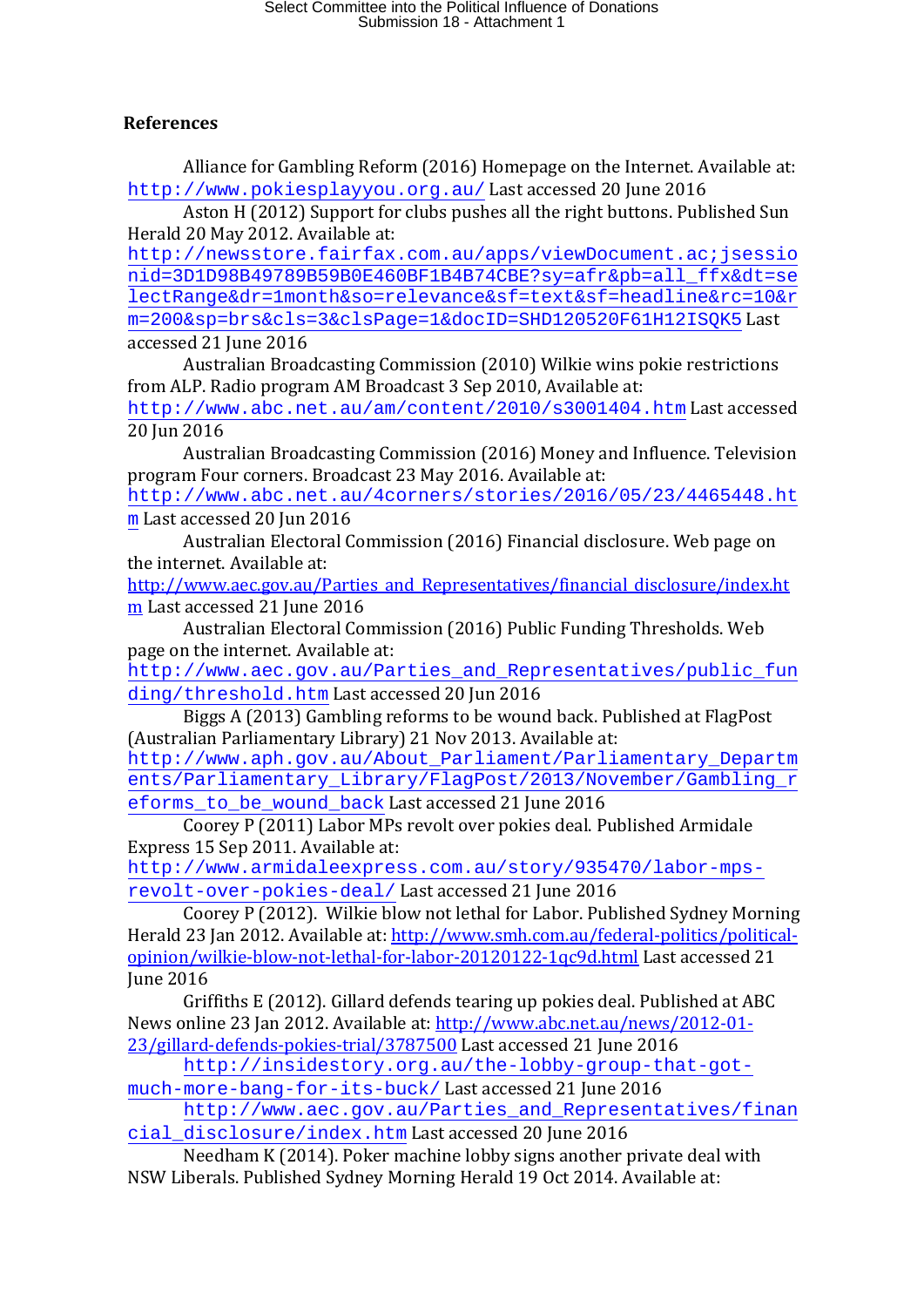[http://www.smh.com.au/comment/poker-machine-lobby-signs](http://www.smh.com.au/comment/poker-machine-lobby-signs-another-private-deal-with-nsw-liberals-20141017-117sqy.html)[another-private-deal-with-nsw-liberals-20141017-117sqy.html](http://www.smh.com.au/comment/poker-machine-lobby-signs-another-private-deal-with-nsw-liberals-20141017-117sqy.html) Last accessed 21 June 2016

Nicholls S. (2014) NSW Liberals launch fund-raising body to replace discredited Millennium Forum. Published Sydney Morning Herald 26 July 2014. Available at: [http://www.smh.com.au/nsw/nsw-liberals-launch-fundraising-body](http://www.smh.com.au/nsw/nsw-liberals-launch-fundraising-body-to-replace-discredited-millennium-forum-20140725-zwppv.html)[to-replace-discredited-millennium-forum-20140725-zwppv.html](http://www.smh.com.au/nsw/nsw-liberals-launch-fundraising-body-to-replace-discredited-millennium-forum-20140725-zwppv.html) Last accessed 20 June 2016.

Nicholls S., Millar R. (2015) Liberal fundraising club was run by Kevin Andrews staffer. Published Sydney Morning Herald 30 July 2015. Available at: [http://www.smh.com.au/nsw/liberal-fundraising-club-was-run](http://www.smh.com.au/nsw/liberal-fundraising-club-was-run-by-kevin-andrews-staffer-20150729-gimx3s.html)[by-kevin-andrews-staffer-20150729-gimx3s.html](http://www.smh.com.au/nsw/liberal-fundraising-club-was-run-by-kevin-andrews-staffer-20150729-gimx3s.html) Last accessed 20 June 2016.

Panichi J (2013) The lobby group that got much more bang for its buck. Published Inside Story 1 Jul 2013. Available at:

Wright T (2014) ClubsNSW paid \$20,000 to support Kevin Andrews. Published Fairfax Media. Available at:

[http://www.canberratimes.com.au/video/video-news/video](http://www.canberratimes.com.au/video/video-news/video-national-news/clubs-nsw-paid-20000-to-support-kevin-andrews-20150727-3zyr6)[national-news/clubs-nsw-paid-20000-to-support-kevin-andrews-](http://www.canberratimes.com.au/video/video-news/video-national-news/clubs-nsw-paid-20000-to-support-kevin-andrews-20150727-3zyr6)[20150727-3zyr6](http://www.canberratimes.com.au/video/video-news/video-national-news/clubs-nsw-paid-20000-to-support-kevin-andrews-20150727-3zyr6) Last accessed 21 June 2016